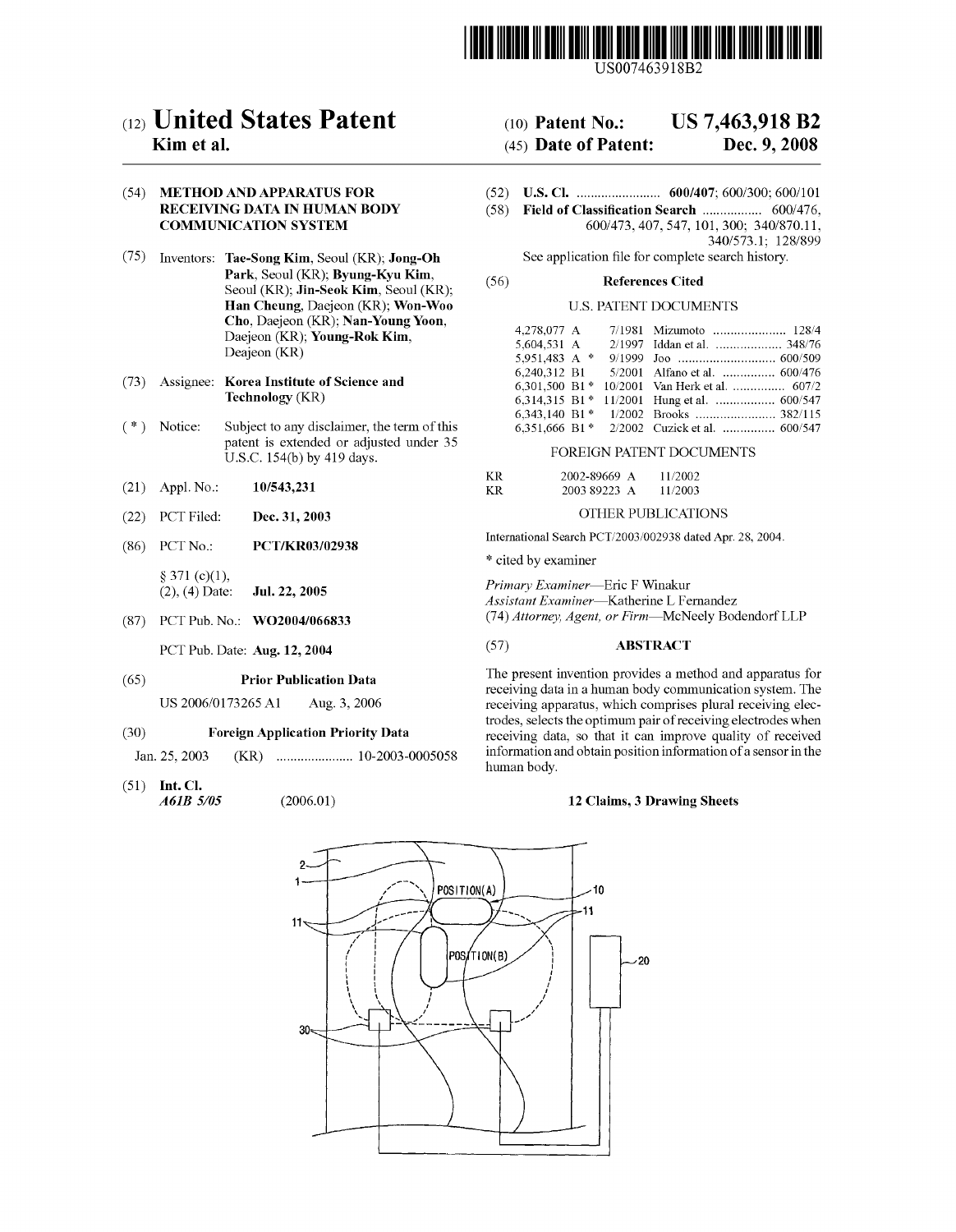FIG. 1

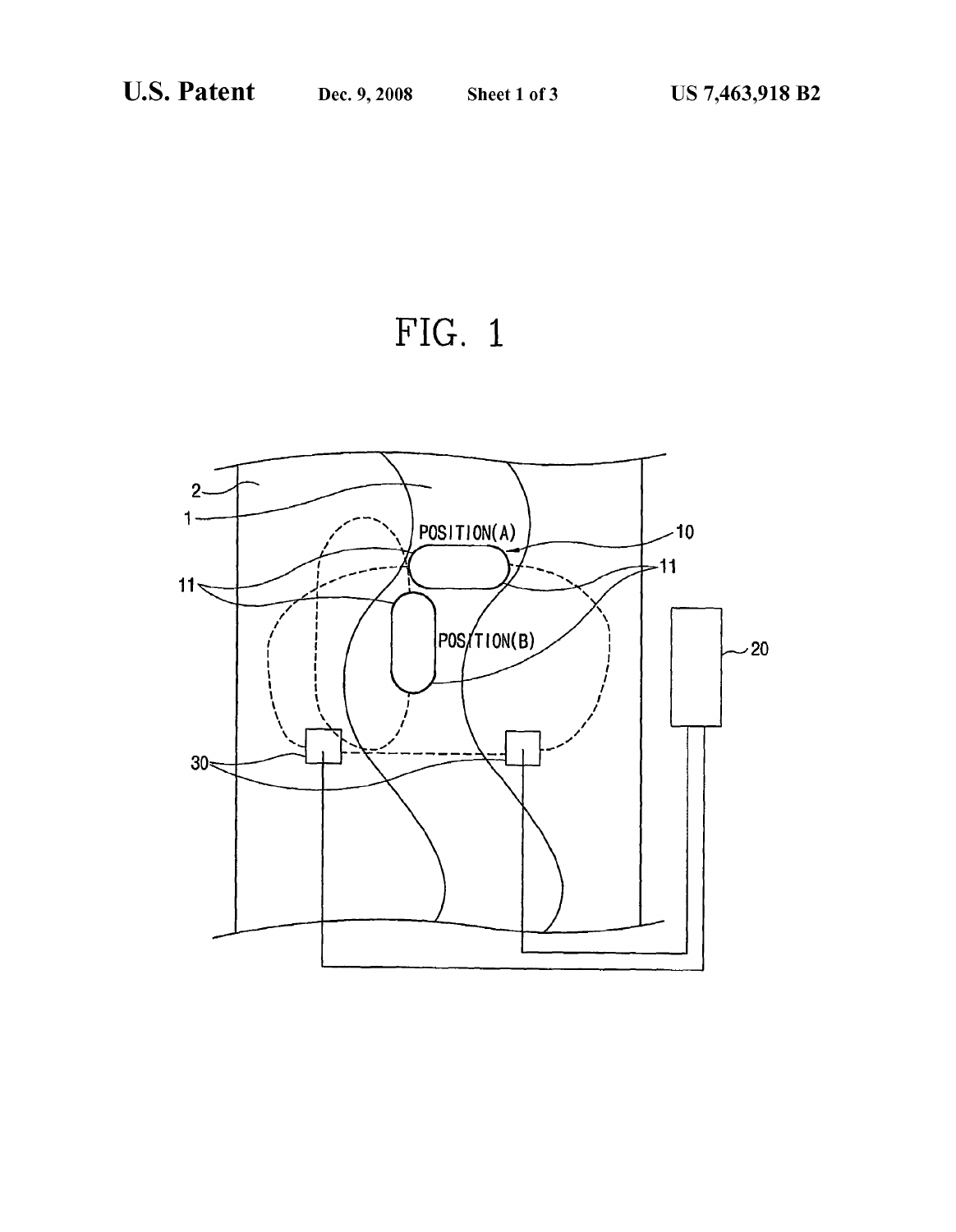

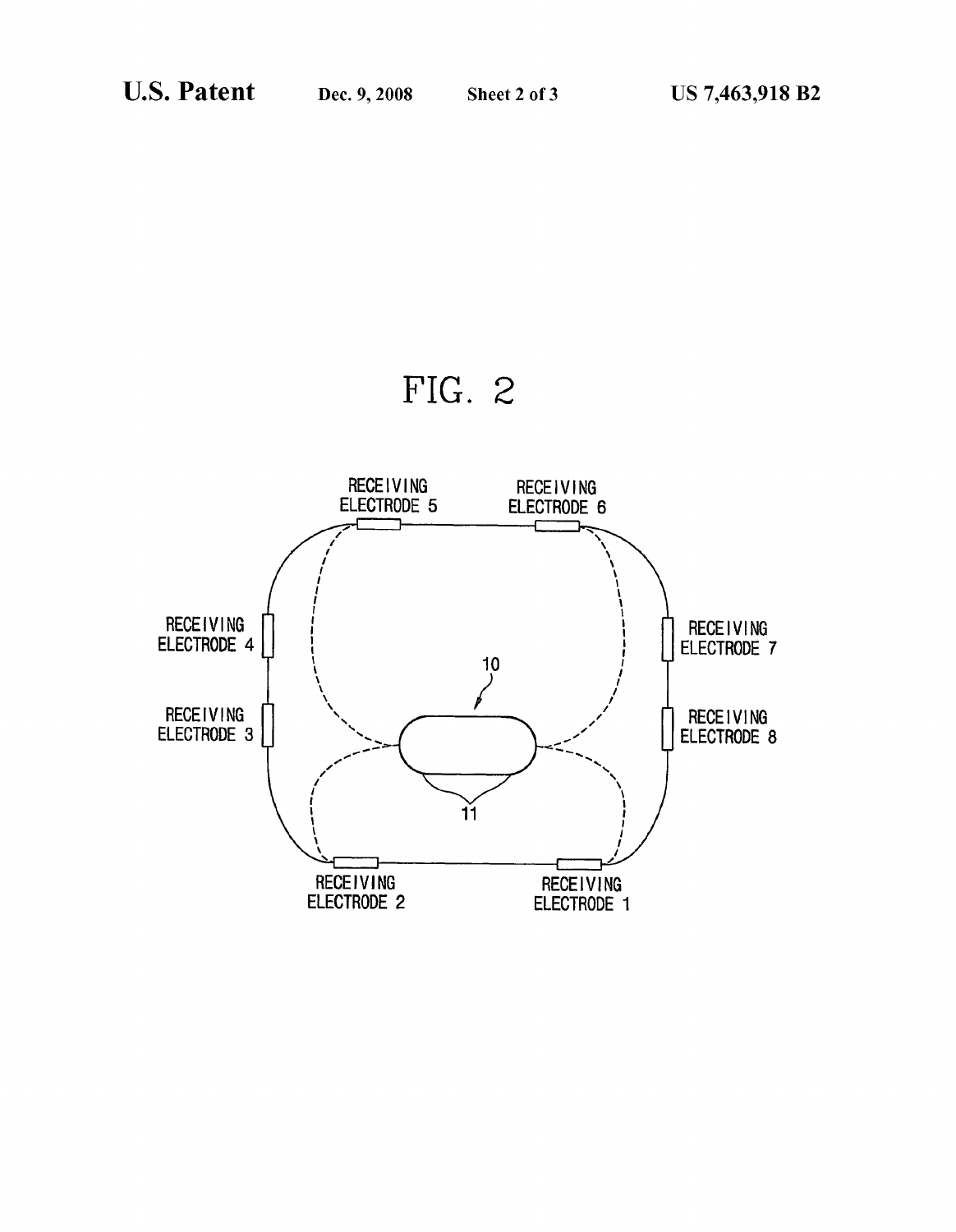

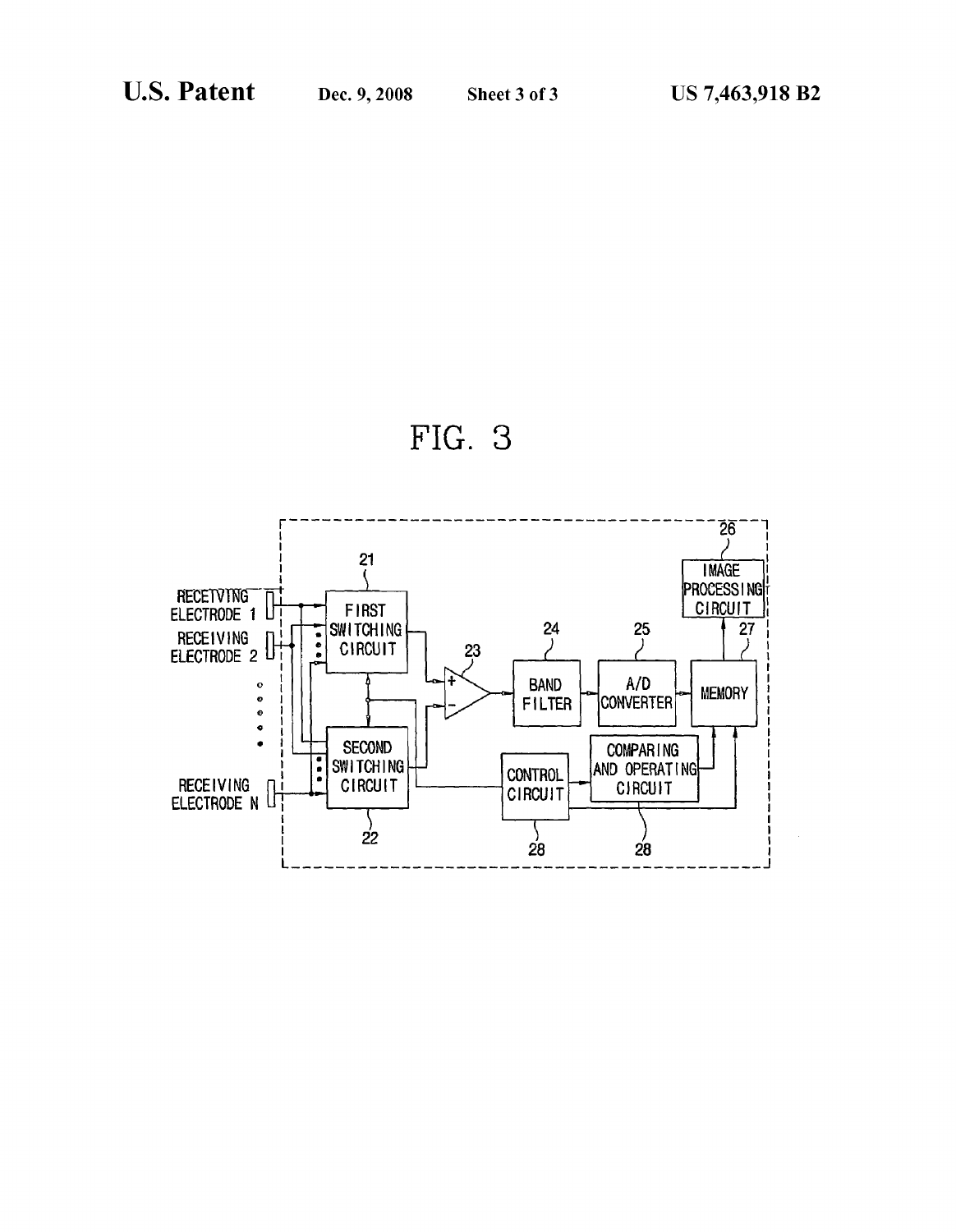$\overline{\mathbf{S}}$ 

## METHOD AND APPARATUS FOR RECEIVING DATA IN HUMAN BODY COMMUNICATION SYSTEM

## CROSS REFERENCE TO RELATED APPLICATION

The present application is a 35 U.S.C. § 371 national phase conversion of PCT/KR2003/002938 filed 31 Dec. 2003, which claims priority of Korean Patent Application No. 10 10-2003-0005058 filed 25 Jan. 2003.

## TECHNICAL FIELD

The present invention relates to a method and apparatus for 15 receiving data in a human body communication system that can improve the quality of received information and grasp the position information of a sensor in the human body by using plural receiving electrodes.

## BACKGROUND ART

Various sensors for collecting medical information in the human body have been developed and used, herein, not only<br>a technique for collecting information in the human body but  $_{25}$ also a technique for transmitting collected information to the outside of the human body are very important.

In a general data transmitting method, there is a commu nication cable method applied to an endoscope developed for observing the stomach and intestines. In the communication  $_{30}$ cable method, a cable made of a conducting Wire or an optic fiber is inserted into the human body through throat of a patient. The communication cable method has high reliability and high data quality, however, a patient may suffer from severe pain during an endoscope operation.

In order to solve the above-mentioned problem, Given Imaging LTD. in Israel has developed a capsule type endo scope called M2A. When a patient swallows the capsule type endoscope like a tablet, image data in the human body pho tographed by a camera of the endoscope is transmitted to a  $_{40}$ receiving unit located outside the human body, and then dis played in a monitor.

HoWever, because the M2A employs a radio Wave method as a signal transmitting method, power consumption is increased, an operational time is reduced, and receiving sen- 45 sitivity is deteriorated due to interference of various electric Waves from the outside of the human body. In addition, because the M2A requires a radio transmitter such as a con verter circuit for converting an image signal into a high fre quency and an antenna for signal transmission, a volume is 50 increased and production cost is high, and also the high fre quency may be harmful to the human body. Accordingly, the present applicant has developed a human body communica tion system capable of transmitting data about the inside of the human body to the outside of the human body with a low  $\frac{55}{ }$ frequency current by using the human body as a conductor.

In the human body communication system, an electric potential difference betWeen transmitting electrodes that are formed on the surface of the capsule type endoscope put in the human body generates a current. As the current flows through  $\,$  60  $\,$ the human body, it induces the voltage between two receiving electrodes installed on the surface of the human body, and accordingly a receiving apparatus can receive data regarding the inside of the human body.

FIG. 1 shoWs a human body communication system 65 including a capsule type endoscope and two receiving electrodes. As depicted in FIG. 1, a capsule type endoscope 10 is

2

located inside the human body 1, and a receiving apparatus 20 is located outside the human body. A transmitting electrode 11 is formed on the surface of both ends of the capsule type endoscope 10, and the receiving apparatus 20 is connected with two receiving electrodes 30 contacted to the surface of the human body. After medical information collected by the capsule type endoscope 10 is signal-processed, When electric potential difference occurs between the two transmitting electrodes 11, a current flows through the human body  $2$  since the two transmitting electrodes 11 are contacted with each other through body fluids and form a closed-loop. The current flowing on the surface of the human body induces a voltage between the two receiving electrodes 30 installed on the surface of the human body. The induced voltage is in proportion to the current and distance between the two receiving electrodes 30. The receiving apparatus 20 located outside the human body senses a signal transmitted from the capsule type endoscope 10 in the human body by the induced voltage.

20 if a direction of the current is vertical to an aligning direction However, when only the two receiving electrodes are used, of the receiving electrodes, voltage is not induced or a small amount of voltage is induced in the receiving electrodes. Accordingly, the receiving apparatus outside the human body may not receive accurately a signal transmitted from the capsule type endoscope in the human body.

35 transmitting electrode 11. In this case, a current does not How In more detail, as illustrated in FIG. 1, When the capsule type endoscope 10 is located in an (A) direction, the aligning direction of the two receiving electrodes 30 is coincided with the direction of the transmitting electrode 11. In this case, a maximum current flows between the two receiving electrodes 30, so that the receiving apparatus 20 obtains good receiving sensitivity. However, When the capsule type endoscope 10 is located in a (B) direction, the aligning direction of the two receiving electrodes 30 is vertical to the direction of the between the two receiving electrodes 30, so that the receiving apparatus 20 can not receive a signal transmitted from the capsule type endoscope 10. Briefly, because the receiving electrode  $30$  is fixed and aligning direction of the transmitting electrode 11 is varied at any time, receiving sensitivity is varied as time elapses, a transmitted signal may be lost, and accordingly quality of receiving information is lowered.

In addition, when only the two receiving electrodes are used, position of the capsule type endoscope in the human body can not be detected, and accordingly the capsule type endoscope can not be used efficiently. For example, if we knoW a current position of the capsule type endoscope When the capsule type endoscope catches an abnormal symptom in the digestive organs, an accurate operation and remedy can be performed.

## TECHNICAL GIST OF THE PRESENT INVENTION

In order to solve the above-mentioned problems, it is an object of the present invention to provide a method and appa ratus for receiving data in a human body communication system, which are capable of receiving data with optimum sensitivity and extracting position information of a capsule type endoscope in the human body to use the position infor mation as medical information.

In order to achieve the above-mentioned object, a method for receiving data in a human body communication system in accordance With the present invention comprise the steps of: selecting a pair of receiving electrodes sequentially among plural receiving electrodes; processing a voltage value of the selected pair of receiving electrodes and storing it in a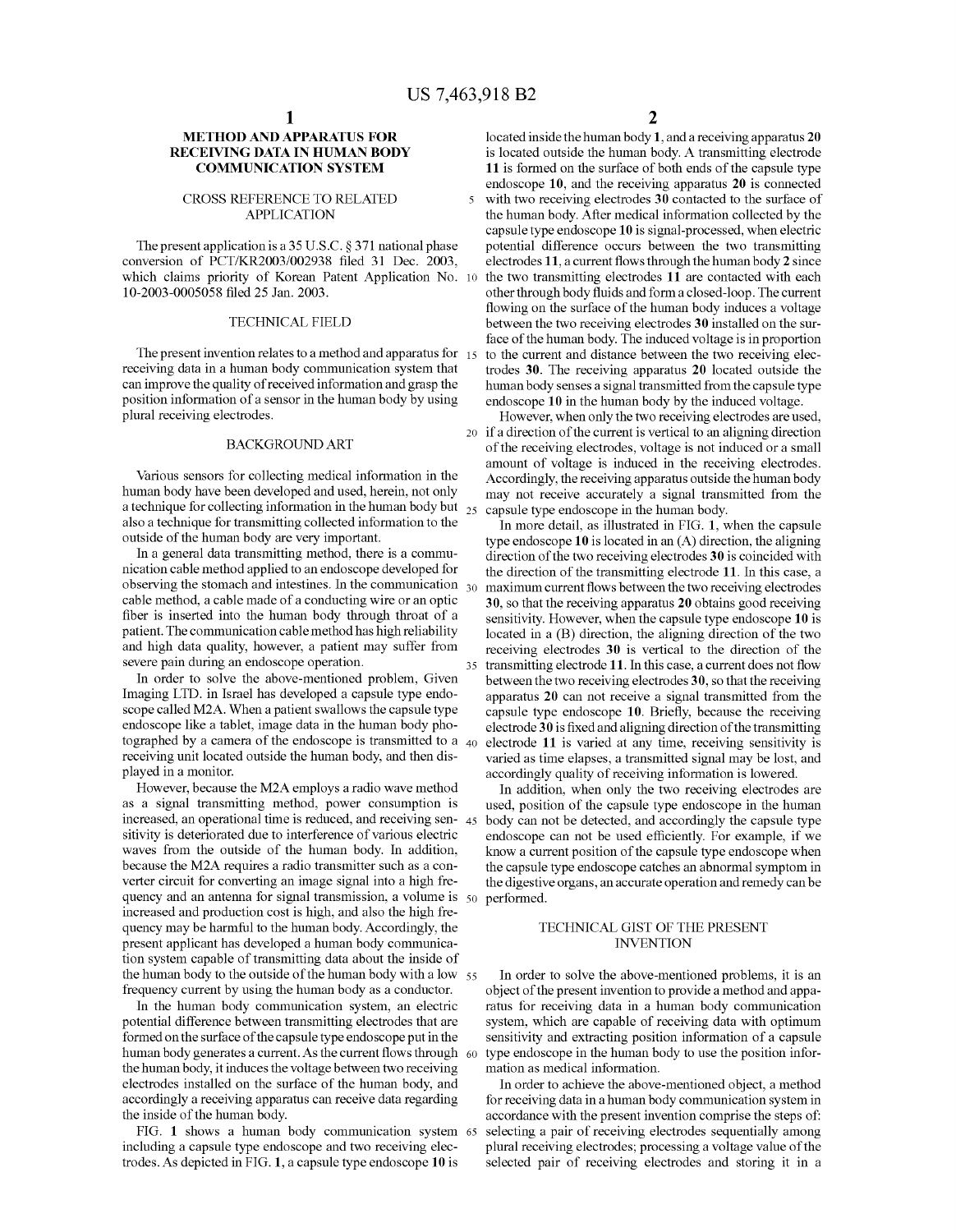55

60

memory; performing a predetermined operations for values stored in the memory to select an optimum pair of receiving electrodes; and performing image processing for a value cor responding to the optimum pair of receiving electrodes among the values stored in the memory.

In addition, an apparatus for receiving data in a human body communication system in accordance With the present invention comprises plural receiving electrodes installed on the surface of the human body; a switching means for selecting a pair of receiving electrodes sequentially among the plural receiving electrodes; a processing means for process ing a voltage value of a pair of receiving electrode selected by the switching means; a memory for storing the processed value; a comparing-operating means for calculating a maxi mum value among values stored in the memory; an image 15 processing means for performing image processing for the maximum value; and a control means for controlling the switching means and the comparing-operating means to provide the maximum value to the image processing means.

## BRIEF DESCRIPTION OF DRAWINGS

The accompanying drawings, which are included to provide a further understanding of the invention and are incor porated in and constitute a part of this specification, illustrate  $25$ embodiments of the invention and together with the description serve to explain the principles of the invention.

In the drawings:

FIG. 1 is a diagram for showing problems occurred in data receiving in the conventional human body communication 30 system;

FIG. 2 is an exemplary vieW illustrating plural receiving electrodes installed on the surface of the human body in accordance With the present invention; and

FIG. 3 is a block diagram illustrating a receiving apparatus 35 in accordance With the present invention.

## DETAILED DESCRIPTION OF THE INVENTION

Hereinafter, the preferred embodiment of the present 40 invention Will be described With reference to accompanying drawings.

FIG. 2 is a plane vieW illustrating plural receiving elec trodes installed on the surface of the human body. As depicted in FIG. 2, eight receiving electrodes are respectively installed on the surface of the human body, for example, the chest, the navel, an upper portion of the back, a lower portion of the back, the axillae and the sides. When current generated by electric potential difference betWeen transmitting electrodes 11 of a capsule type endoscope 10 reaches plural receiving  $\,50$ electrodes through the human body, a voltage is induced betWeen the tWo receiving electrodes in proportion to the current and distance between the two receiving electrodes.

With reference to FIG. 2, considering receiving electrodes 1 and 2 as a pair of receiving electrodes, the greatest voltage is detected betWeen receiving electrodes 1 and 2. That is because an aligning direction of the transmitting electrode 11 is coincided With that of the receiving electrodes 1 and 2 and also distance betWeen the capsule type endoscope 10 and the receiving electrodes is the shortest. On the other hand, con sidering receiving electrodes 3 and 4 or receiving electrodes 7 and 8 as a pair of receiving electrodes, a voltage is not detected between the receiving electrodes. That is because an aligning direction of the transmitting electrode 11 of the capsule type endoscope 10 is vertical to an aligning direction of the receiving electrodes. In addition, considering receiving 65 electrodes 5 and 6 as a pair of receiving electrodes, voltage betWeen the receiving electrodes 5 and 6 is less than that

between the receiving electrodes 1 and 2. That is because an aligning direction of the transmitting electrode 11 of the capsule type endoscope 10 is coincided With an aligning direction of the receiving electrodes, but distance between the capsule type endoscope 10 and the receiving electrodes 5 and 6 is farther than that betWeen the capsule type endoscope 10 and the receiving electrodes 1 and 2.

As described-above, by measuring and comparing voltages between each pair of receiving electrodes, we select the receiving electrodes 1 and 2 to obtain better receiving sensi tivity from the fact that the voltage between the receiving electrodes 1 and 2 is the greatest. In addition, we know the capsule type endoscope is located closer to the receiving electrodes 1 and 2 from the fact that a voltage of the receiving electrodes 1 and 2 is greater than that of the receiving elec trodes 5 and 6.

20 direction, etc. of the capsule type endoscope in the human An accurate position of the capsule type endoscope 10 in the human body can be extracted by comparing and operating voltages sensed in each pair of receiving electrodes at prede termined time-intervals. Also, a moving path, speed and body can be knoWn by processing an extracted position of the capsule type endoscope 10 sequentially.

In the embodiment of the present invention, flat-arranged plural receiving electrodes are described, hoWever, the present invention is not limited by that. It is possible to extract three-dimensional position and direction of the capsule type endoscope 10 by distributing plural receiving electrodes onto the up/doWn, front/back and left/right of the human body.

FIG. 3 is a block diagram illustrating a receiving apparatus having plural receiving electrodes in accordance With the present invention. As depicted in FIG. 3, N receiving elec trodes are respectively connected to a first switching circuit 21 and a second sWitching circuit 22 of a receiving apparatus 30. An output line of the first switching circuit 21 is connected to a plus  $(+)$  terminal of a differential amplifier 23, and an output line of the second sWitching circuit 22 is connected to a minus  $(-)$  terminal of the differential amplifier 23. Under the control of a control circuit 28, the switching circuits 22, 23 respectively select only one among inputs from the N receiv ing electrodes.

The operation of the receiving apparatus 30 Will be described in detail. First, when the first switching circuit 21 selects the receiving electrode 1 and the second sWitching circuit 22 selects the receiving electrode 2, a signal voltage between the receiving electrodes 1 and 2 is transmitted to the differential amplifier 23 to be amplified. The amplified signal passes a band pass filter 24 where noise is removed. The signal passing the band pass filter 24 is converted into a digital signal in an A/D converter 25 and is stored in a memory 27. Next, as the first switching circuit 21 maintains the receiving electrode 1, the second sWitching circuit 22 selects the receiv ing electrode 3. And then a signal voltage between the receiving electrodes 1 and 3 is stored in a different address of the memory 27 through the above-mentioned process. Continu ously, as the first switching circuit 21 maintains the receiving electrode 1, the second sWitching circuit 22 selects the receiv ing electrode  $4, 5, \ldots$  and N, and then signal voltages between the receiving electrode 1 and the other receiving electrodes are sequentially stored in the memory 27.

Likewise, as the first switching circuit 21 maintains selection of the receiving electrode 2, the second sWitching circuit 22 selects the other receiving electrodes  $1, 3, \ldots$  and N sequentially, and then signal voltages between the receiving electrode 2 and the other receiving electrodes are sequentially stored in the memory 27. As described above, if the first switching circuit 21 selects the receiving electrode  $3, 4, \ldots$ and N sequentially and the second sWitching circuit 22 selects the other receiving electrodes sequentially, finally the  $(N-1)^2$ number of signal voltages are stored in the memory 27. Of